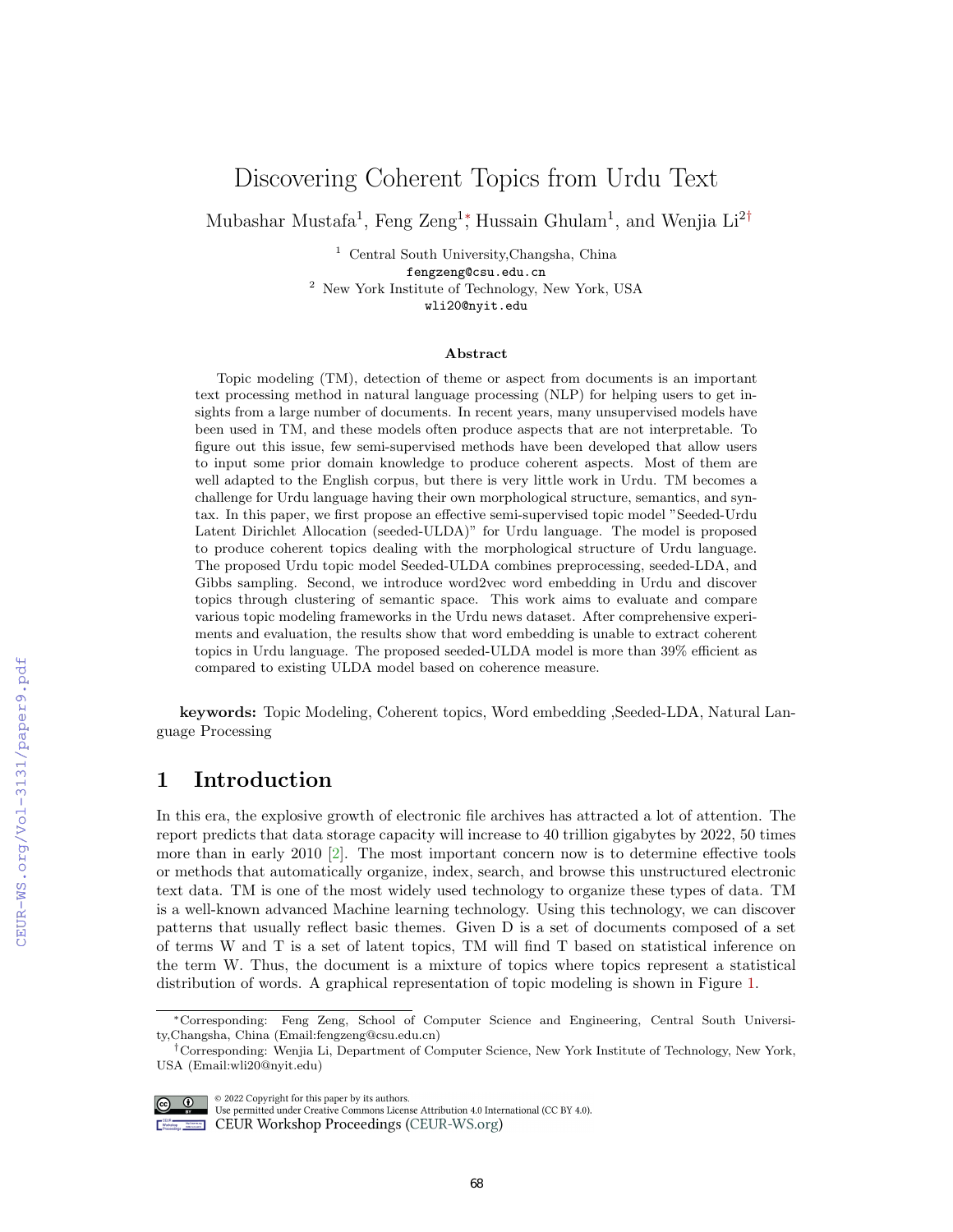

Figure 1: The graphical representation of topic modeling

In machine learning and NLP, the topic model is a statistical model used to discover the theme "topic" that occurs in the documents collection. TM is a widely used text mining tool for finding hidden semantic structures in text documents. A popular algorithm for modeling the text data is LDA, and different extensions have been proposed So far: Online variational inference for LDA in [\[5\]](#page-11-0), Correlated topics Model (CorrLDA) [\[4\],](#page-11-1) Hierarchical Topic Model (hLDA) [\[3\],](#page-11-2) etc. Recently, Word2Vec [\[10\]](#page-11-3) words Embedding has been used for theme extraction and achieved hopeful results [\[8\]](#page-11-4)[\[9\]](#page-11-5). However, the most commonly used topic model is LDA, which provides a powerful framework to extract hidden topics from text documents. But, the researchers found that extracted topics of unsupervised models are unexplainable or meaningless [\[12\].](#page-11-6) This is not a problem with LDA only: it is potentially a problem with any extension. Several knowledge-based models have been proposed to address this problem, such as seed-LDA, in which seed words are used as input to guide the model [\[6\].](#page-11-7) This model can produce coherent topics of particular interest to users.

Most topic models are designed, developed, and implemented for English text corpus. Therefore, these techniques are very effective for the English corpus. But Urdu has distinct nature from famous languages (such as Chinese, English, Arabic, etc.), and has distinct grammatical forms, Synonyms, antonyms of various words, morphological structure, Semantics, and syntax. Therefore, TM becomes a challenging task in Urdu and the limited contribution is committed to Urdu in NLP. There are many research communities for English and most software, application programming interface (API), and tools are specially developed for English which do not work effectively for Urdu language. To use these tools and software in Urdu language, further work will be required for better performance.

According to the literature review, there is little work on topic modeling in Urdu Language [\[15\]](#page-11-8)[\[16\]](#page-11-9)[\[7\].](#page-11-10) However, there is no work to extract coherent topics in Urdu language and it is first work for the extraction of coherent topics from Urdu documents. In this paper, first, we apply our proposed semi-supervised topic model Seeded-ULDA. Second, we introduce word embedding in Urdu language to discover topics by clustering of semantic space; generated through word2vec word embedding. After intensive examination, the results show that word embedding is unable to extract coherent topics in Urdu language and the semi-supervised model Seeded-ULDA outperforms ULDA based on coherence measure.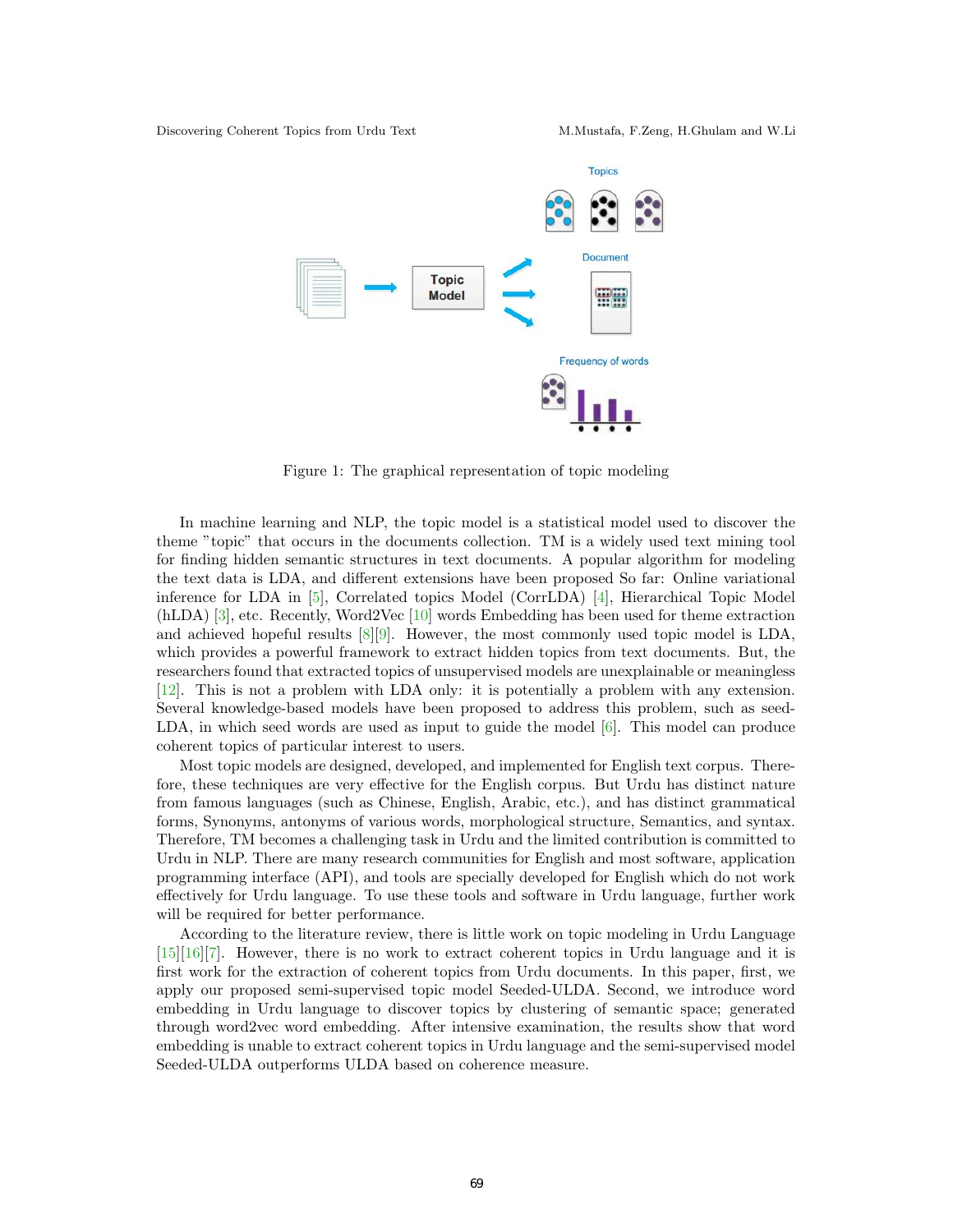## 2 Methodology

In this section, we present the techniques used in this study for topic modeling. We will first focus on using the Word2Vec word embedding model and then discuss the Seeded-ULDA approach. All these techniques are implemented and made the performance comparison in our experiment.

## 2.1 Seeded-Urdu Latent Dirichlet Allocation (Seeded-ULDA)

We start with a short explanation of the effectiveness of the Seeded-ULDA. It is considered a challenging task to develop an efficient semi-supervised Urdu topic model "Seeded-ULDA" that combines preprocessing, seeded-LDA and Gibbs sampling [\[21\]](#page-12-0). Figure [2](#page-2-0) gives a complete overview of the proposed model Seeded-ULDA. We introduce the technologies involved in Seeded-ULDA in the following subsections.



<span id="page-2-0"></span>Figure 2: Proposed methodology Seeded-ULDA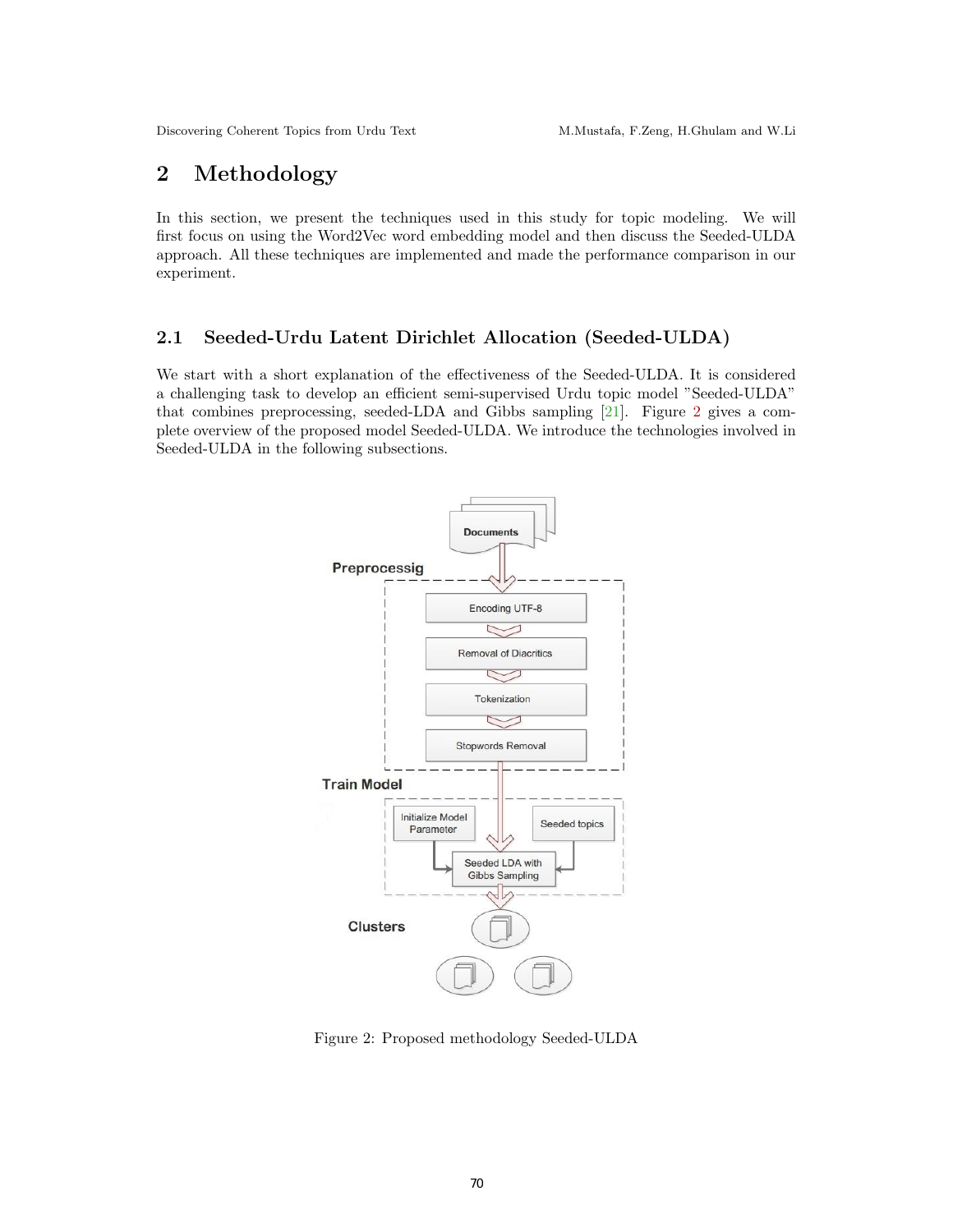### 2.1.1 Text PreProcessing

Text preprocessing aims to standardize the representation of texts to improve the accuracy of the topic detecting models. In this step, encoding UTF-8, diacritics removal, tokenization, and stop words removal will be performed to standardize the input dataset.

Enconding UTF-8 Computer programs face the problem of character recognition in Urdu text. We are using Unicode Transformation Format 8 (UTF-8) encoding for Urdu character recognition. Unicode is one of the most widely used encoding in the computer industry. UTF-8 means that every character is mapped by unique variable-width numeric code.

Removal of Diacritics A diacritic is a sign which is added with a letter to change the pronunciation. Urdu diacritics are a subset of Arabic diacritics. The most widely used diacritics in Urdu are Zabar, Pesh, and Zer which are called Aerab [\[20\]](#page-12-1), and other diacritics are seldom used. When it is attached to a word, the sound and meaning of the word change [\[19\]](#page-12-2). Urdu is usually written with words only and diacritics are left to personal choice. But we discard diacritics to form the dataset standardise. Finger [3](#page-3-0) shows some Urdu diacritics examples.

| Without<br>diacritics | Meaning         | With<br>diacritics | Meaning         |
|-----------------------|-----------------|--------------------|-----------------|
| تير                   | Swim<br>(Taer)  | تير                | Arrow<br>(Teer) |
| سونا                  | Gold<br>(Soona) | سونا               | Sleep<br>(Sona) |
| مبر                   | (main)          | میں                | In<br>(mein)    |

<span id="page-3-0"></span>Figure 3: Urdu diacritics Example

Tokenization Tokenization plays an important role in text analysis tasks. Tokenization is the process to split text documents into tokens, and the token is an individual instance of a sequence of characters in natural language. Tokenization is a component of the methodology, and then we use it to teach machines to understand words. Many tokenization techniques have been proposed, but in this work, we use count-vectorizer to split the text into tokens.

Stopwords Removal In NLP, stopwords removal is the part of pre-processing to remove unworthy data and unworthy words (data) are regarded as stopwords. They do not make the addition of meaning or information and are found frequently in a sentence. We can safely ignore them without losing the information of the sentence. In order to get meaningful data, we exclude stopwords from our corpus. Few mostly used stopwords of Urdu are shown in figure [4.](#page-4-0)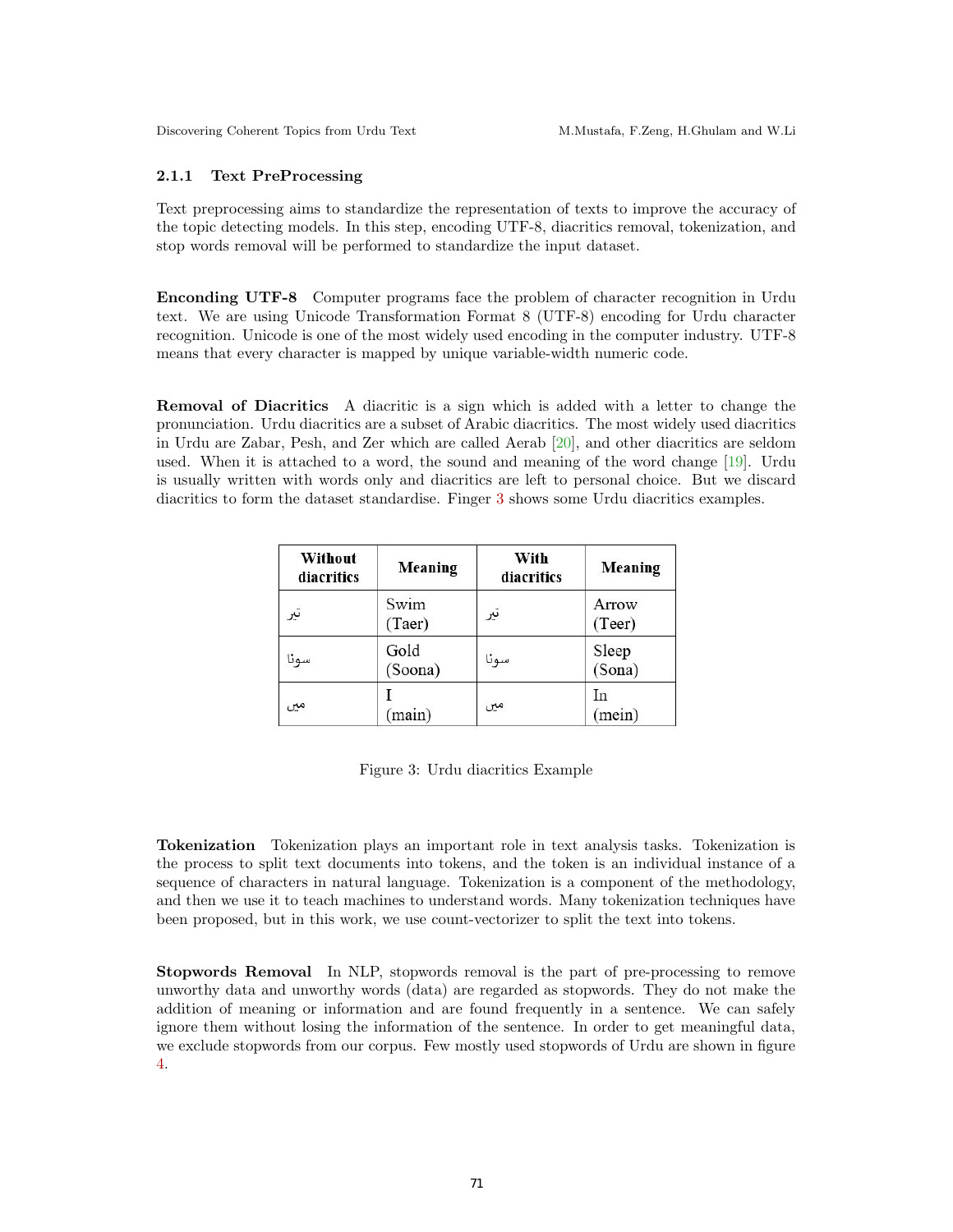| گئی | کیلیے    |
|-----|----------|
| کی  | میں      |
| گیا | $\simeq$ |
| دد  | خ        |
| ہی  | ليا      |

<span id="page-4-0"></span>Figure 4: Stopwords of Urdu

### 2.1.2 Seeded-LDA

This approach allows a user to guide the topic discovery process by letting him provide seed words that are representative of the corpus  $[6]$ . This model can use the seed words in two ways: to improve both topic-word and document-topic probability distributions. To improve topic-word distributions, the model is set up in which each topic prefers to generate terms that are same to the terms in a seed set. To improve document-topic distributions, the model is encouraged to select document-level topics based on the existence of input seed words in that document. Our work aim is to produce coherent topic. So, we use the first way to improve topic-word probability distribution. In traditional topic models, Multinomial distribution  $\phi_k$ expresses each topic k over words. This notion is extended and the topic is defined as an intermixture of two different distributions: a regular topic distribution and a seed topic distribution. In seed topic distribution, the words are generated from the given seed set. In regular topic distribution, any words can be generated including seed words. It is emphasized that, like ordinary topics, all words of seed topics have non-uniform probability distribution. The model takes a set of seed words as input, and then outputs the probability distribution of these words.



<span id="page-4-1"></span>Figure 5: Tree representation of a document in seeded-LDA model

For simplicity, the model is explained by considering one-to-one compatibility between reg-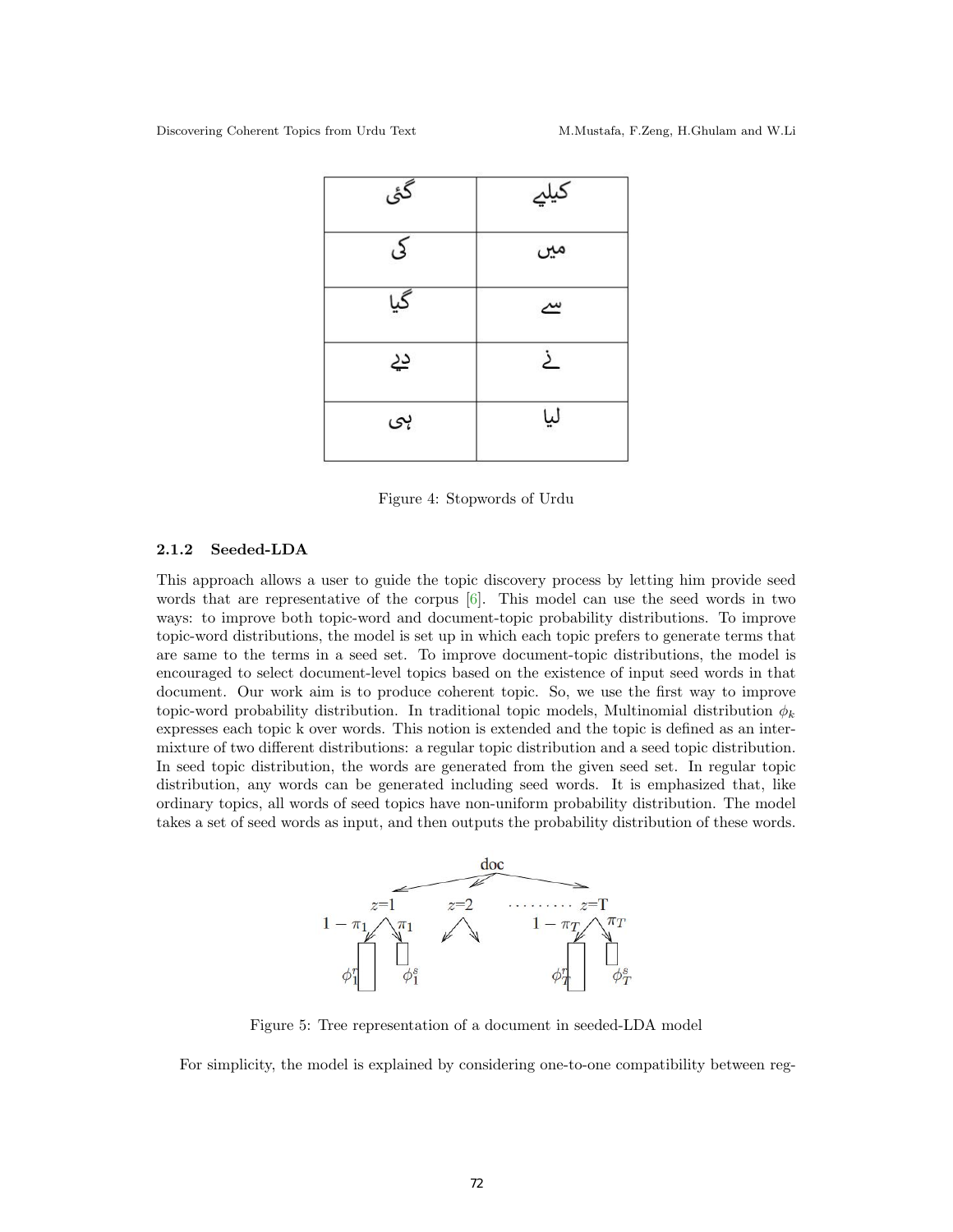ular and seed topics. when regular topics are more, then this consideration can be simply relaxed by making copies corresponding to the seed topics. The figure [5](#page-4-1) shows that documents are a mixture of topics T where these topics are a mixture of seed topics  $\phi^s$  and regular topics  $\phi^r$ . The probability of picking a term from the regular topic distribution versus the seed topic distribution is controlled by parameter  $\pi_k$ . The graphical notation is shown in Figure [6](#page-5-0) and the generative process of seeded-LDA is as follow:

- For each topic  $k = 1...T$ 
	- Draw regular topic  $\phi^r k \sim \text{Dir}(\beta_r)$ .
	- Draw seed topic  $\phi^s k \sim$ Dir( $\beta_s$ ).
	- Draw  $\pi_k$  ∼ β(1,1).
- For each document d, Choose  $\theta_d \sim \text{Dir}(\alpha)$ 
	- Select a topic  $z_i$  ∼Mult $(θ_d)$ .
	- Select a indicator x<sup>i</sup> ∼Burn(πzi).
	- − if  $x_i = 0$ , Select a word  $w_i$  ~Mult $(\phi_{zi}^r)$ . // choose from regular topic.
	- if  $x_i = 1$ , Select a word  $w_i$  ~Mult $(\phi_{zi}^s)$ . // choose from seed topic.



<span id="page-5-0"></span>Figure 6: The graphical model of seeded-LDA [\[6\]](#page-11-7)

### 2.1.3 Gibbs sampling

When direct sampling is hard, then Gibbs sampling is used to get a sequence of observations by Markov Chain Monte Carlo (MCMC) which is a methodology to sample from statistical distribution [\[17\]](#page-12-3)[\[18\].](#page-12-4) It is an algorithm that uses the logic of randomness means it sample randomly, and is widely employed as a statistical inference. In this paper, we apply Gibbs sampling with the probabilistic generative model to discover coherent topics.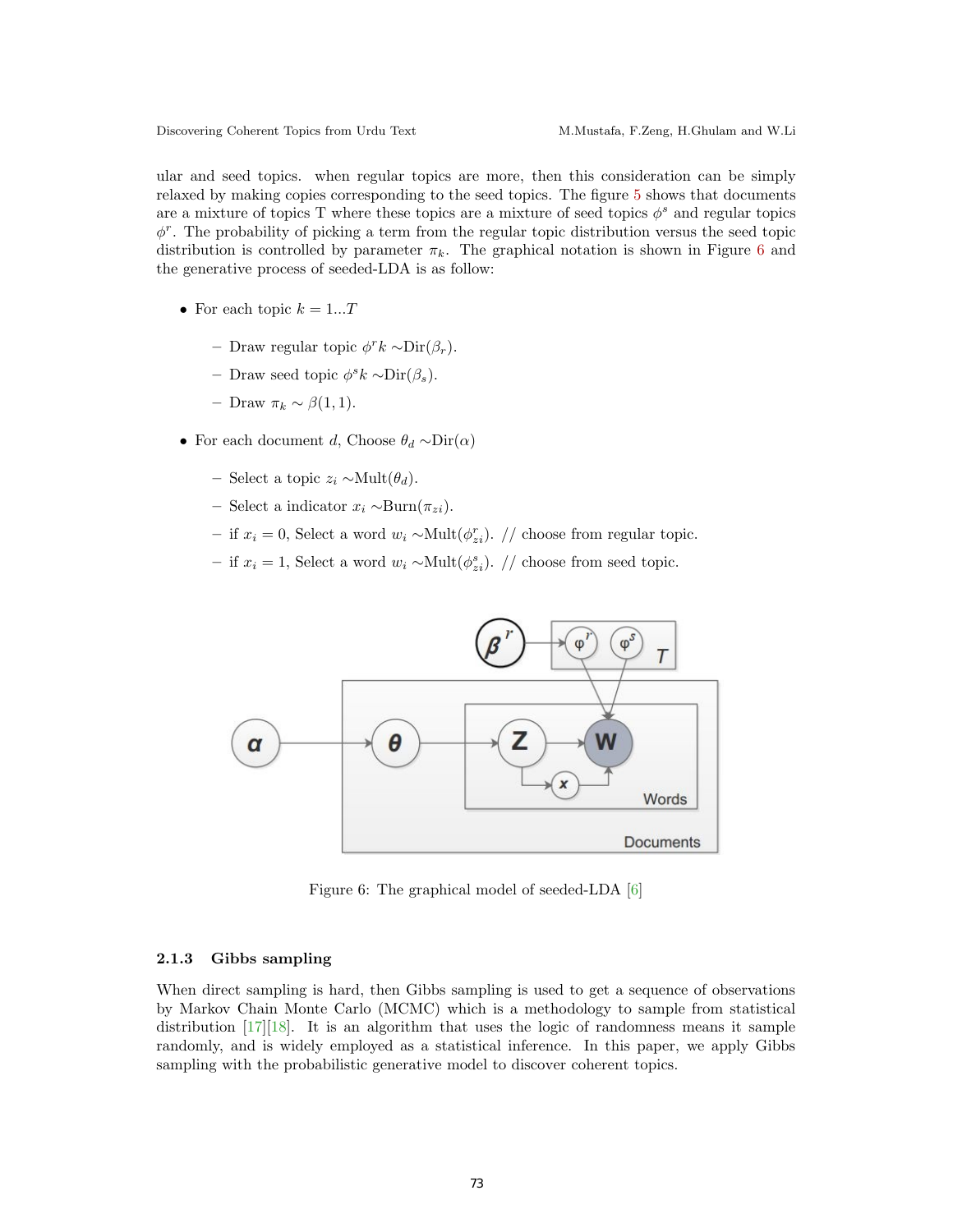### 2.2 Word2vec

The Word2vec model is a two-layer neural network that can be trained to recreate the language context of words [\[10\]](#page-11-3). It captures the context, semantic and syntactic similarity of words in a document. Word2Vec is one of the most widely used method of learning word embedding using shallow neural networks. It takes a large number of text corpora as input, and generates a vector space that can have hundreds of dimensions, and assigns a corresponding vector in the space to each unique word in the lexicon. This technique is different from other topic models, which use documents as context. Word2Vec learns the distributed representation of each target word by identifying the context as surrounding terms.

## 3 Experimental studies

We presented some experiments to demonstrate the effectiveness of the above defined topic modeling techniques. These experiments were performed using two corpuses discussed in the following section.

### 3.1 Dataset

Urdu language is not owning any benchmark dataset for NLP tasks. Therefore, we create our own corpus, which contains text articles in Urdu of a widely known news website https://www.express.pk. It is now publicly available at https://github.com/Mubashar331/Urducorpus for research purposes. The collected dataset has five categories of documents named Health, Sports, Science, Entertainment, and Business. We also collected a dataset of English having four categories. After the completion of preprocessing steps that are discussed in the above subsections, we applied above defined topic modeling techniques on these corpora and evaluated performance. Table [1](#page-6-0) is briefly describing the corpus.

<span id="page-6-0"></span>

| Table 1: Detail of Dataset |          |                       |                |       |
|----------------------------|----------|-----------------------|----------------|-------|
| Sr.                        | Corpora  | Description           | of<br>No.      | Total |
|                            |          |                       | Classes        | words |
|                            | Corpus 1 | Urdu<br>news articles | 5              | 20289 |
|                            |          | from Urdu Express     |                |       |
|                            |          | Newspaper             |                |       |
| $\mathfrak{D}$             | Corpus 2 | English news articles | $\overline{4}$ | 11771 |
|                            |          | from different News-  |                |       |
|                            |          | paper such as Dawn    |                |       |
|                            |          | news, Express         |                |       |

### 3.2 Experiments

We presented three experiments to evaluate the performance of topic modeling techniques. These experiments are performed on dataset or corpus discussed in above subsection.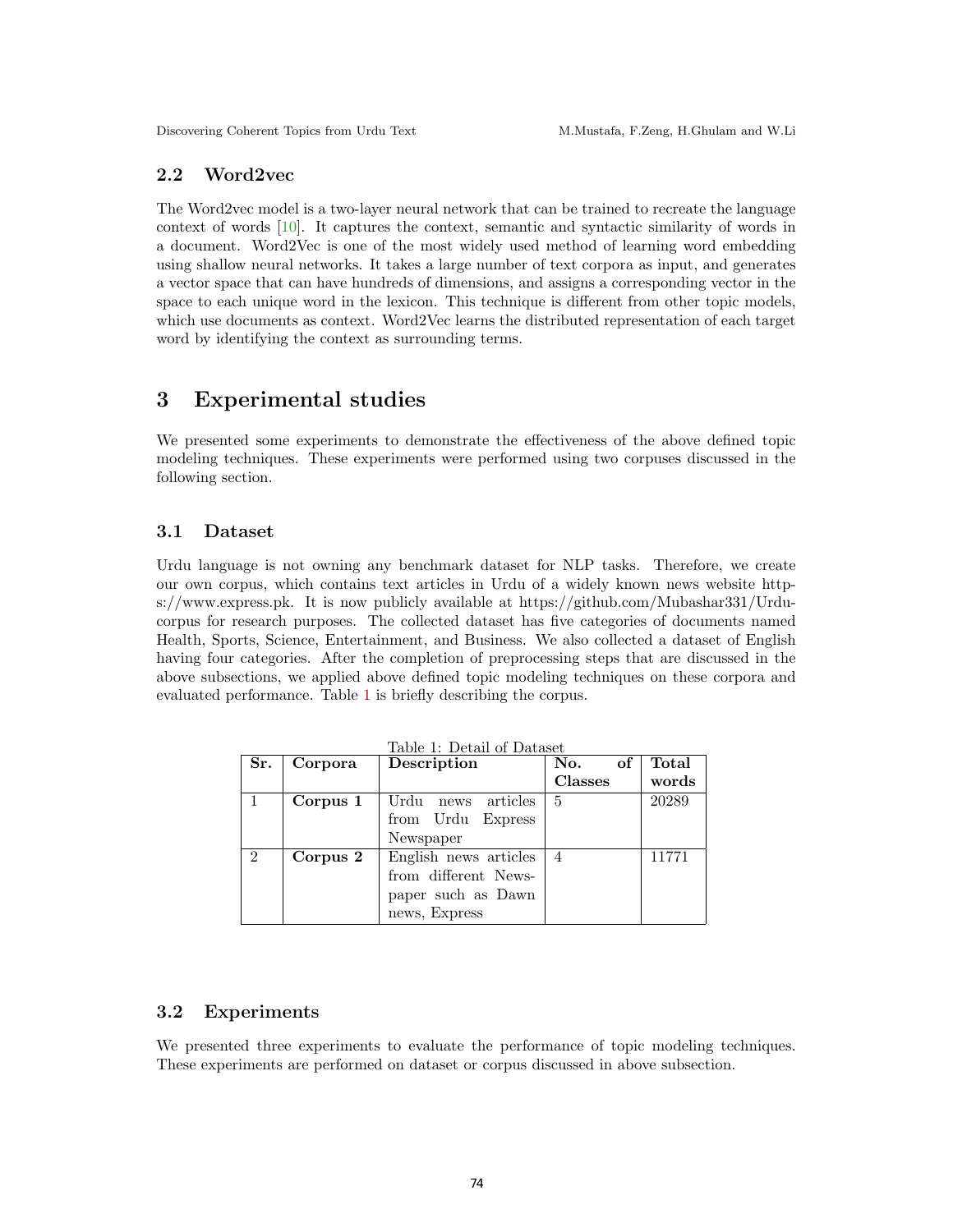### 3.2.1 Experiment 1: Topic Modeling by word2vec

The purpose of this experiment is to evaluate the accuracy of word2vec on Urdu text documents. Word2vec has two types of architecture, Skip Gram Model and Continuous Bag of Words (CBOW), to gain vectors of features. In this study, we use the CBOW model to build vectors of a given pre-processed dataset. Then, we cluster the gained vectors of features using K-means method. The process of topic modeling by word2vec is shown in figure [7.](#page-7-0)



<span id="page-7-0"></span>Figure 7: The process of topic modeling by word2vec

### 3.2.2 Experiment 2: Topic Modeling by Seeded-ULDA

Seeded-ULDA is a semi-supervised technique that integrates previous domain knowledge into topic models to contribute in producing consistent topics. In order to extract coherent topics, it allows a user to guide the model by giving a set of seed words as input that are representative of the given corpus. In this experiment, we use Urdu dataset which contains 5 classes. So, we incorporate five seeded topics manually into topic models to contribute in generating consistent topics. The first ten words of the seeded topic of each class are shown in figure [8.](#page-7-1)

| $\mathbf{1}$   | فلموں ڈراموں اداکارہ ہالی ووڈ بالی ووڈ سینما گلوگار رقص<br>ماڈلنگ فنکاروں  |
|----------------|----------------------------------------------------------------------------|
| $\overline{2}$ | خزانه بينك آكاؤنث انكم تيكس كستمز ريونيو تيكس بجث<br>  تجارت معیشت         |
| 3              | مریض ڈاکٹر حامله اسپتال انجکشن کینسر ذیابیطس سرجری<br>آيريشن مليربا        |
|                | علیم ڈار میچز امپائرنگ کرکٹ ایشیاکپ ہاکی فٹبال ٹیموں<br>  اسٹیڈیم کھلاڑبوں |
| $\overline{5}$ | فون موبائل ناسا فبس بک سنتار ے روبوٹس سنٹلائٹ<br>  مريخ استيفن ايپل        |

<span id="page-7-1"></span>Figure 8: First ten words of seeded topic of each class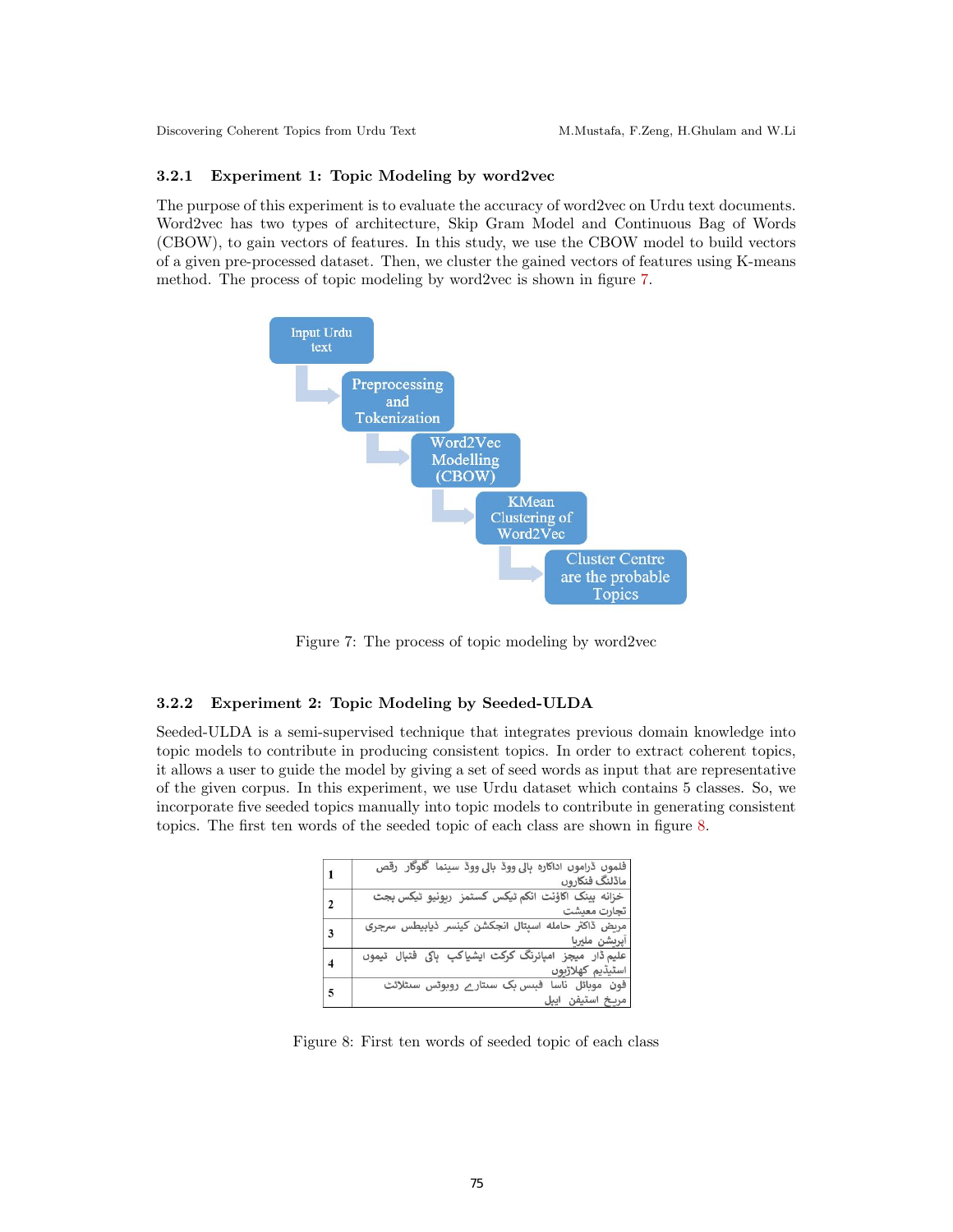#### 3.2.3 Experiment 3: Topic Modeling by ULDA

In this experiment, we compare the accuracy of our proposed model with the ULDA model proposed in an article [\[15\]](#page-11-8). This model was proposed to discover topics from a corpus of Urdu news articles. We employ the ULDA model on our own corpus. We ran this model several times to evaluate results on topics discovered from Urdu text documents.

## 4 Evaluation and Result Discussion

In the NLP research community, evaluation of discovered topics from the topic model is considered an open challenge [\[13\]](#page-11-11). Some researchers use internal evaluation methods such as perplexity or likelihood for evaluating topic models. But these evaluation methods cannot measure the consistency of discovered topics. Through large-scale user studies, an author [\[13\]](#page-11-11) argued that the topic model which performed well on perplexity or likelihood failed to produce coherent topics. Therefore, we do not use these evaluation methods to evaluate above defined topics models.

We evaluate topic models by using a manual evaluation technique named Coherence Measure (CM), it is the ratio of relevant words to total candidate words of a topic [\[14\]](#page-11-12). For this manual evaluation technique, we take 20 words with the highest values of every topic and request 5 students to examine and label them. First, they need to examine the words to label a topic as interpretable or irrelevant. When the topic is interpretable, then they need to inquire about the words of a topic that are relevant. CM is calculated using equation 1 where  $x$  is relevant words and *n* is total candidate words.

$$
CM = \frac{x}{n} \tag{1}
$$

We presented the experiments to demonstrate the effectiveness of topic modeling techniques based on CM. First, we find topics by word2vec and mostly extracted topics are labeled irrelevant. Second, we extract five topics by LDA and ULDA from Urdu corpus and find out that all topics extracted by LDA are labeled irrelevant. We show seven words of one topic in figure [9](#page-8-0) which is extracted by LDA and ULDA. Topic extracted by LDA is irrelevant and does not belong to any class of our given dataset. But Topic extracted by ULDA is relevant and belongs to the Health class of our given dataset.

| <b>Topic by LDA</b> |            | <b>Topic by ULDA</b> |           |
|---------------------|------------|----------------------|-----------|
| سال                 | Year       | ريڈيو                | Radio     |
| فىصد                | Percentage | افراد                | Persons   |
| فلم                 | Film       | صحت                  | Health    |
| کام                 | work       | كينسر                | Cancer    |
| حكومت               | Government | ڈاکٹر                | Doctor    |
| باكستان             | Pakistan   | علاج                 | Treatment |
| وقت                 | Time       |                      | Body      |

<span id="page-8-0"></span>Figure 9: Topic extracted by LDA and ULDA from Urdu corpus

Third, we extract five topics by Seeded-LDA and our proposed model Seeded-ULDA from Urdu corpus and find out that all topics extracted by Seeded-LDA are labeled irrelevant. As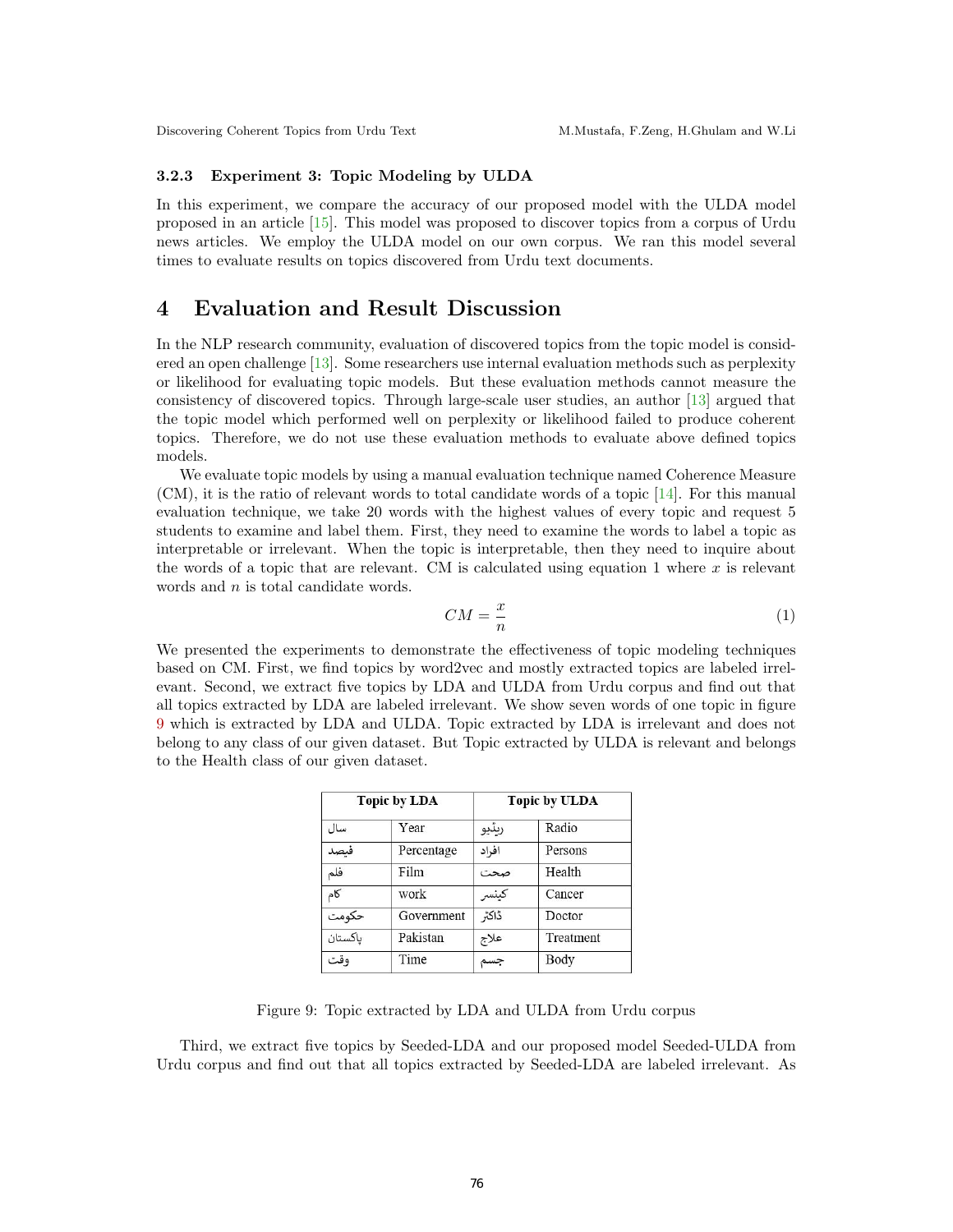shown in figure [10,](#page-9-0) the topic extracted by Seeded-LDA is irrelevant and does not belong to any class of our given dataset. But the topic extracted by Seeded-ULDA is relevant and belongs to the Health class of our given dataset.

| <b>Topic by Seeded-LDA</b> |                | <b>Topic by Seeded-ULDA</b> |           |
|----------------------------|----------------|-----------------------------|-----------|
| ماسرين                     | <b>Experts</b> | مرض                         | Disease   |
| پانی                       | Water          | صحت                         | Health    |
| زباده                      | Many           | ڈاکٹر                       | Doctor    |
| تحقيق                      | Research       | علاج                        | Treatment |
| كراچى                      | Karachi        | كينسر                       | Cancer    |
| بات                        | Talk           | دوائی                       | Medicine  |
| روح                        | Rupee          | مرىض                        | Patient   |

<span id="page-9-0"></span>Figure 10: Topic extracted by Seeded-LDA and Seeded-ULDA from Urdu corpus

Finally, we apply LDA and sedded-LDA topic modeling techniques to the English corpus and find out that all extracted topics are labeled irrelevant. Then, we combine both models with Gibbs Sampling(GS) and extract topics from the English corpus. The results demonstrate that topics extracted by seeded-LDA(GS) are more coherent as compare to LDA(GS). As shown in table [2,](#page-9-1) the topic extracted by LDA and seeded-LDA does not belong to any class of given corpus. But the topic extracted by  $LDA(GS)$  and seeded- $LDA(GS)$  belong to the health class of the English corpus.

| <b>LDA</b>   | LDA(GS)      | seeded-LDA  | $seeded$ -LDA  |
|--------------|--------------|-------------|----------------|
|              |              |             | (GS)           |
| Study        | Brain        | Pakistan    | Cancer         |
| Cancer       | Health       | Apple       | Health         |
| year         | Risk         | Tax         | <b>Blood</b>   |
| People       | Says         | Coronavirus | Found          |
| Mice         | People       | Google      | Disease        |
| Week         | <b>Blood</b> | Million     | <b>Studies</b> |
| <b>Blood</b> | Research     | People      | Glucose        |

<span id="page-9-1"></span>Table 2: Topic words extracted from English corpus

Now, we calculate the CM of Seeded-ULDA and ULDA. As can be seen in Table [3,](#page-10-0) the average CM calculated by Seeded-ULDA surpasses the ULDA model. We calculate CM of Seeded-LDA(GS) and LDA(GS) from English corpus and results are shown in Table [4.](#page-10-1) The results demonstrate that Seeded-LDA(GS) gives better results than LDA(GS) based on CM. Now, we examine the influence of minimum documents frequency  $(min - df)$  parameter on both model Seeded-ULDA and ULDA from Urdu corpus. We set the value of  $min - df 1$  and 2, then we examine the influence based on CM. As shown in figure [11,](#page-10-2) Both models produce more coherent topics with  $min - df = 2$  and our proposed model Seeded-ULDA is better than ULDA.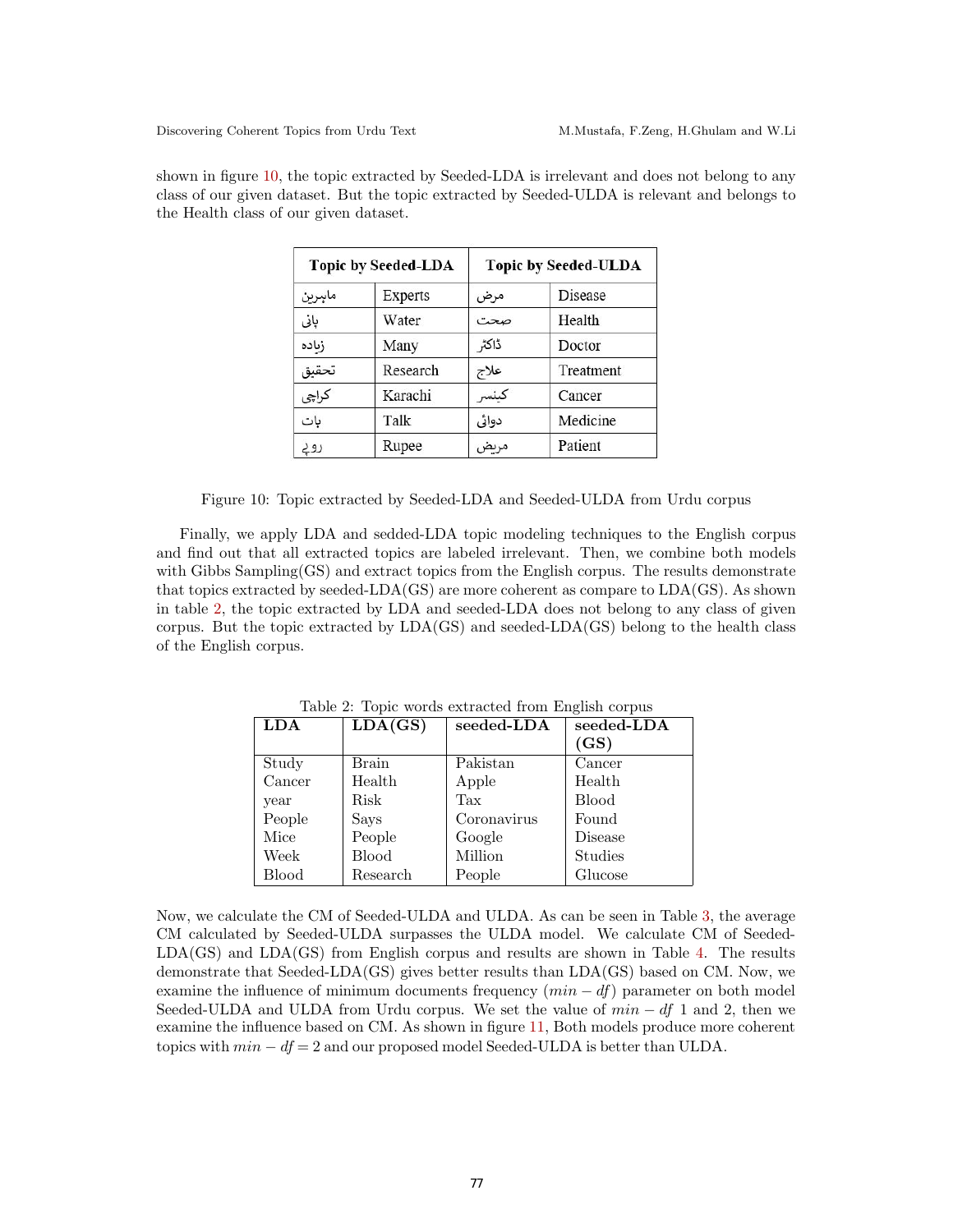<span id="page-10-0"></span>

| <b>Class</b> | <b>ULDA</b> | seeded-     |
|--------------|-------------|-------------|
|              |             | <b>ULDA</b> |
| annotator 1  | 0.34        | 0.49        |
| annotator 2  | 0.28        | 0.42        |
| annotator 3  | 0.42        | 0.57        |
| annotator 4  | 0.39        | 0.53        |
| annotator 5  | 0.40        | 0.55        |
| average      | 0.366       | 0.512       |

Table 3: Results comparison of ULDA and seeded-ULDA with Urdu corpus

Table 4: Results comparison of LDA(GS) and seeded-LDA(GS) with English corpus

<span id="page-10-1"></span>

| Class       | LDA(GS) | seeded- |
|-------------|---------|---------|
|             |         | LDA(GS) |
| annotator 1 | 0.39    | 0.55    |
| annotator 2 | 0.44    | 0.47    |
| annotator 3 | 0.41    | 0.52    |
| annotator 4 | 0.37    | 0.58    |
| annotator 5 | 0.43    | 0.50    |
| average     | 0.408   | 0.524   |



<span id="page-10-2"></span>Figure 11: Influence of minimum documents frequency parameter

# 5 Conclusion

Regular unsupervised topic models might not produce coherent topics due to their pure unsupervised nature. Several knowledge-based topic models have been proposed to address this problem, but most of them are for English. Therefore, NLP research involving the Urdu language is comparatively hard, compared to other popular languages, due to the speciality of Urdu such as syntax, semantics, and morphological structure. The main motivation behind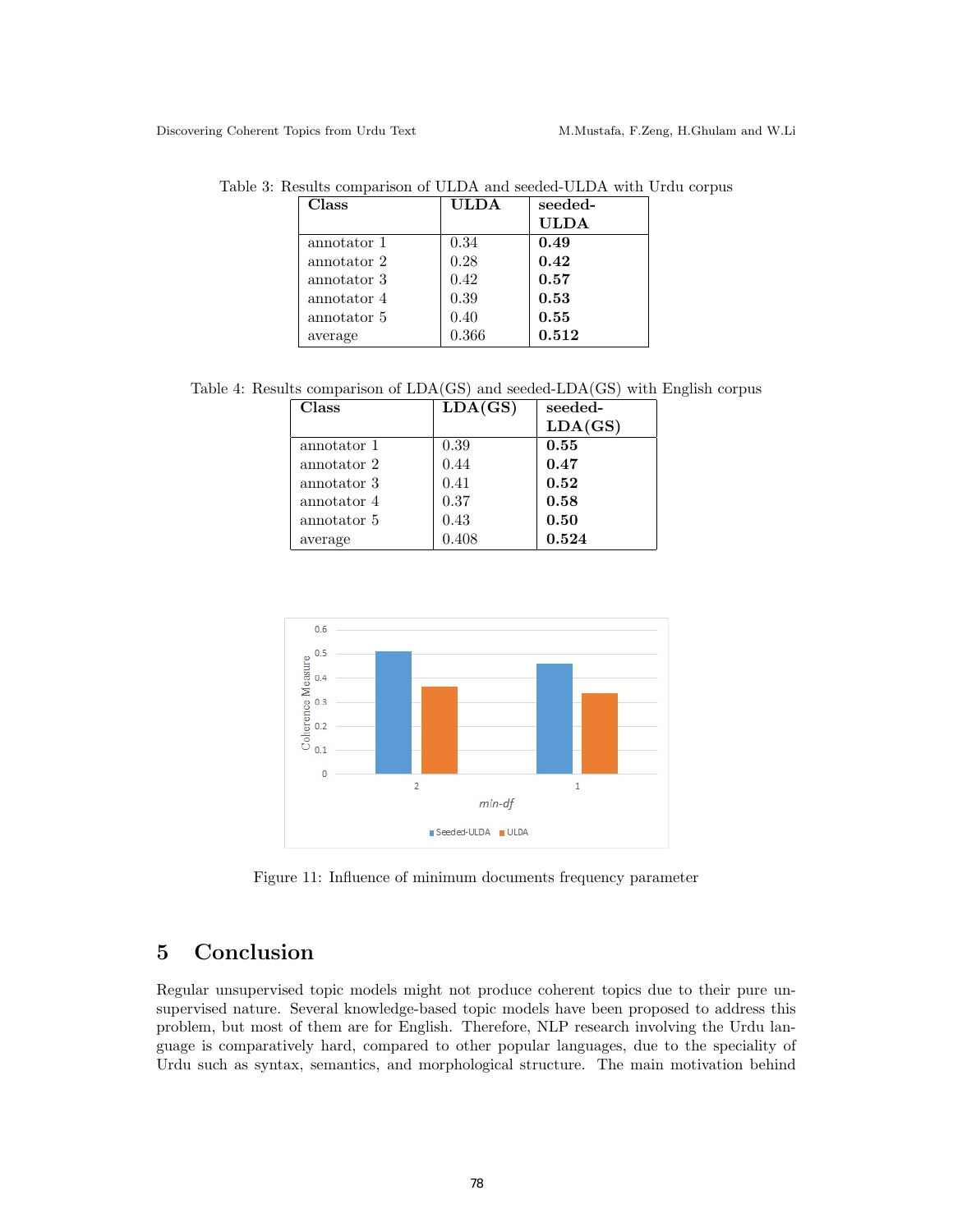this research is the lack of NLP resources and tools for the Urdu language. There are no important studies for extracting coherent topics from Urdu texts in literature. To meet the challenges of Urdu, we have proposed a topic model Seeded-ULDA for Urdu language to produce coherent topics. In order to evaluate the performance and effectiveness of our proposed Seeded-ULDA model, we conducted three experiments using the Urdu dataset generated by ourselves. The results demonstrate that unsupervised models produce less coherent or meaningless topics compared to semi-supervised framework. First, we apply word2vec word embedding and result shows that it is unable to extract coherent topics. In the second and third experiments, we apply Seeded-ULDA and ULDA respectively and results show that semi-supervised model Seeded-ULDA produces more than 39% coherent topics compared to unsupervised model ULDA.

## References

- [1] David Blei, Andrew.NG and Michael Jordan,.(2003). Latent Dirichlet Allocation. Journal of Machine Learning Research. 3. 993-1022. 10.1162/jmlr.2003.3.4-5.993.
- [2] J. Ganz and D. Reinsel, THE DIGITAL UNIVERSE IN 2020: Big Data, Bigger Digital Shadows, and Biggest Growth in the far East, Technical Report 1. IDC, Framingham, Dec. 2012, pp. 1-16
- <span id="page-11-2"></span>[3] T. Griffiths, M. Jordan, J. T.-A. in neural, and undefined 2004, Hierarchical topic models and the nested chinese restaurant process, papers.nips.cc.
- <span id="page-11-1"></span>[4] D. Blei, J. L. the 18th I. C. on N., and undefined 2005, Correlated topic models, papers.nips.cc.
- <span id="page-11-0"></span>[5] C. Wang, J. Paisley, D. B. the F. I. C. on, and undefined 2011, Online variational inference for the hierarchical Dirichlet process, jmlr.org.
- <span id="page-11-7"></span>[6] J. Jagarlamudi, H. Daum III, and R. Udupa, Incorporating lexical priors into topic models, in Proceedings of the 13th Conference of the European Chapter of the Association for Computational Linguistics. Avignon, France: Association for Computational Linguistics, Apr. 2012, pp. 204-213.
- <span id="page-11-10"></span>[7] A. Ur Rehman, A. H. Khan, M. Aftab, Z. Rehman and M. A. Shah, "Hierarchical Topic Modeling for Urdu Text Articles," 2019 25th International Conference on Automation and Computing (ICAC), Lancaster, United Kingdom, 2019, pp. 1-6. doi: 10.23919/IConAC.2019.8895047
- <span id="page-11-4"></span>[8] Sabitra Sankalp Panigrahi, Modelling of Topic from Hindi Corpus using Word2Vec 2018 Second International Conference on Advances in Computing, Control and Communication Technology (IAC3T)
- <span id="page-11-5"></span>[9] Esposito, Fabrizio et al. Topic Modelling with Word Embeddings. CLiC-it/EVALITA (2016).
- <span id="page-11-3"></span>[10] T Mikolov and J Dean. 2013. Distributed Representations of Words and Phrases and their Compositionality. Advances in neural information processing systems.
- [11] Marco Baroni, Georgiana Dinu, and German Kruszewski. 2014. Dont count, predict! A systematic comparison of context-counting vs. context-predicting semantic vectors. In ACL (1), pages 238-247.
- <span id="page-11-6"></span>[12] Mimno, D., Wallach, H.M., Talley, E., Leenders, M. and McCallum, A. 2011. Optimizing semantic coherence in topic models. EMNLP, 262-272.
- <span id="page-11-11"></span>[13] Jonathan Boyd-Graber, Jordan Chang, Sean Gerrish, Chong Wang, and David Blei. Reading tea leaves: how humans interpret topic models. In Proceedings of the 23rd Annual Conference on Neural Information Processing Systems, 2009.
- <span id="page-11-12"></span>[14] Xie, Pengtao and Xing, Eric. (2013). Integrating Document Clustering and Topic Modeling.
- <span id="page-11-8"></span>[15] Shakeel, Khadija and Tahir, Ghulam Rasool and Tehseen, Irsha and Ali, Mubashir. (2018). A framework of Urdu topic modeling using latent dirichlet allocation (LDA). 117-123. 10.1109/C-CWC.2018.8301655.
- <span id="page-11-9"></span>[16] Rehman, Anwar Ur and Rehman, Zobia and Akram, Junaid and Ali, Waqar and Shah, Munam and Salman, Muhammad. (2018). Statistical Topic Modeling for Urdu Text Articles.